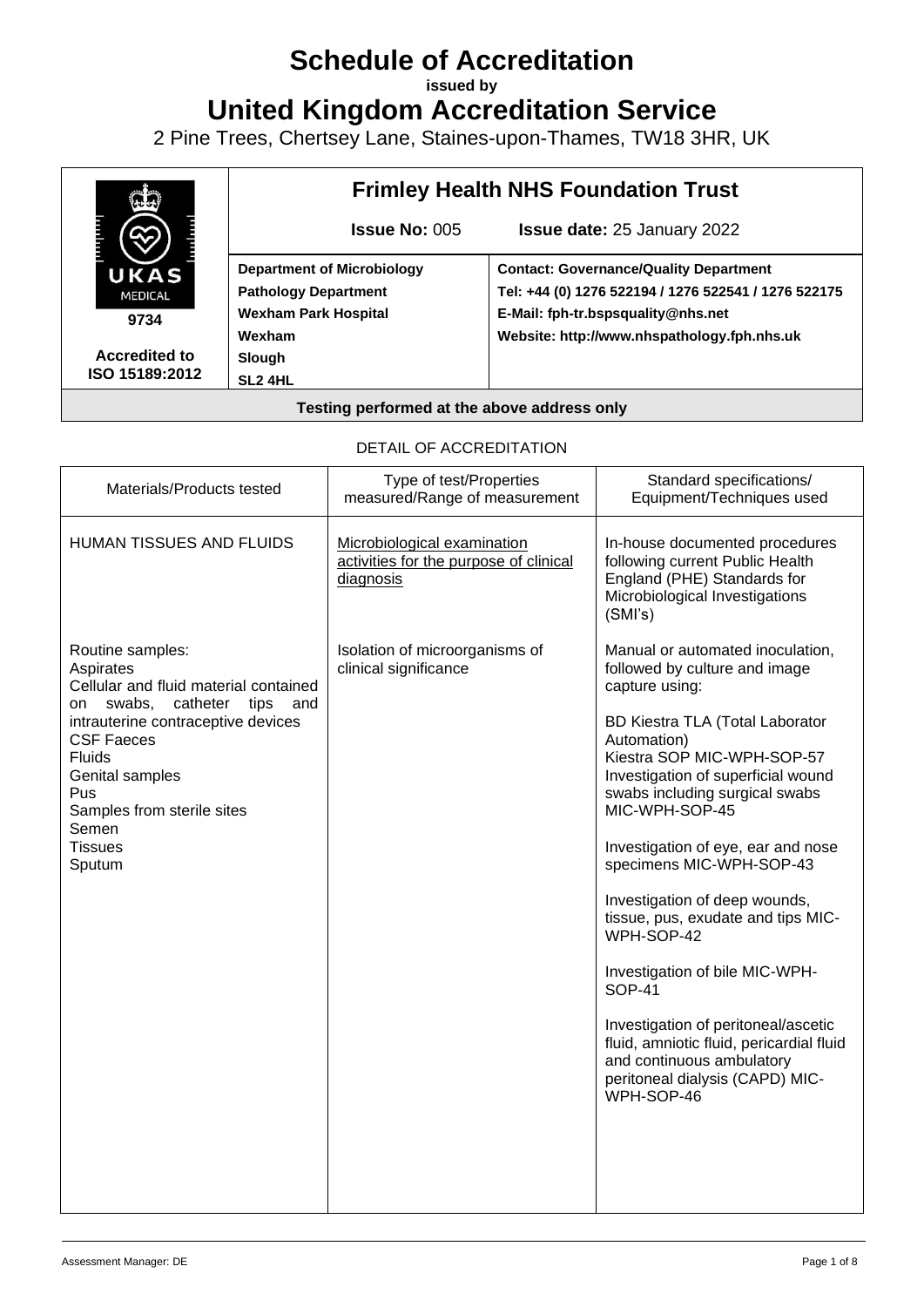

#### **Schedule of Accreditation issued by United Kingdom Accreditation Service**

2 Pine Trees, Chertsey Lane, Staines-upon-Thames, TW18 3HR, UK

## **Frimley Health NHS Foundation Trust**

**Issue No:** 005 **Issue date:** 25 January 2022

| Materials/Products tested                                                                                                                                                                                                                                                                           | Type of test/Properties<br>measured/Range of measurement                                                                                           | Standard specifications/<br>Equipment/Techniques used                                                                                                                                                                                                                                                                                                                                                                                                   |
|-----------------------------------------------------------------------------------------------------------------------------------------------------------------------------------------------------------------------------------------------------------------------------------------------------|----------------------------------------------------------------------------------------------------------------------------------------------------|---------------------------------------------------------------------------------------------------------------------------------------------------------------------------------------------------------------------------------------------------------------------------------------------------------------------------------------------------------------------------------------------------------------------------------------------------------|
| HUMAN TISSUES AND FLUIDS<br>(cont'd)                                                                                                                                                                                                                                                                | Microbiological examination<br>activities for the purpose of clinical<br>diagnosis (cont'd)                                                        | In-house documented procedures<br>following current Public Health<br>England (PHE) Standards for<br>Microbiological Investigations<br>(SMI's)                                                                                                                                                                                                                                                                                                           |
| Routine samples: (cont'd)<br>Aspirates<br>Cellular and fluid material contained<br>swabs,<br>catheter<br>tips<br>and<br>on<br>intrauterine contraceptive devices<br><b>CSF Faeces</b><br><b>Fluids</b><br>Genital samples<br>Pus<br>Samples from sterile sites<br>Semen<br><b>Tissues</b><br>Sputum | Isolation of microorganisms of<br>clinical significance (cont'd)                                                                                   | Manual or automated inoculation,<br>followed by culture and image<br>capture using:<br><b>BD Kiestra TLA (Total Laboratory</b><br>Automation)<br>Kiestra SOP MIC-WPH-SOP-57<br>Respiratory procedures MIC-WPH-<br><b>SOP-31</b><br>Investigation of CSF MIC-WPH-<br>SOP-13 and MIC-WPH-SOP-14<br>Investigation of genital samples<br>MIC-WPH-SOP-44<br>Gum clinic procedures MIC-WPH-<br>SOP-62<br>Enteribio for faecal investigation<br>MIC-WPH-SOP-21 |
| Cellular and fluid material contained<br>on swabs                                                                                                                                                                                                                                                   | Screening for:<br>Methicillin-Resistant<br>Staphylococcus aureus (MRSA)<br>Staphylococcus aureus<br>Vancomycin-resistant enterococci<br><b>VRE</b> | Manual or automated inoculation,<br>incubation and image capture of<br>chromogenic culture media as<br>above and using:<br>MRSA isolation and culture using<br>chromogenic agar MIC-WPH-SOP-<br>64<br>Staph isolation and culture using<br>chromogenic agar MIC-WPH-SOP-<br>81<br>Routine screening of VRE using<br>Oxoid brilliance VRE agarMIC-<br>WPH-SOP-79                                                                                         |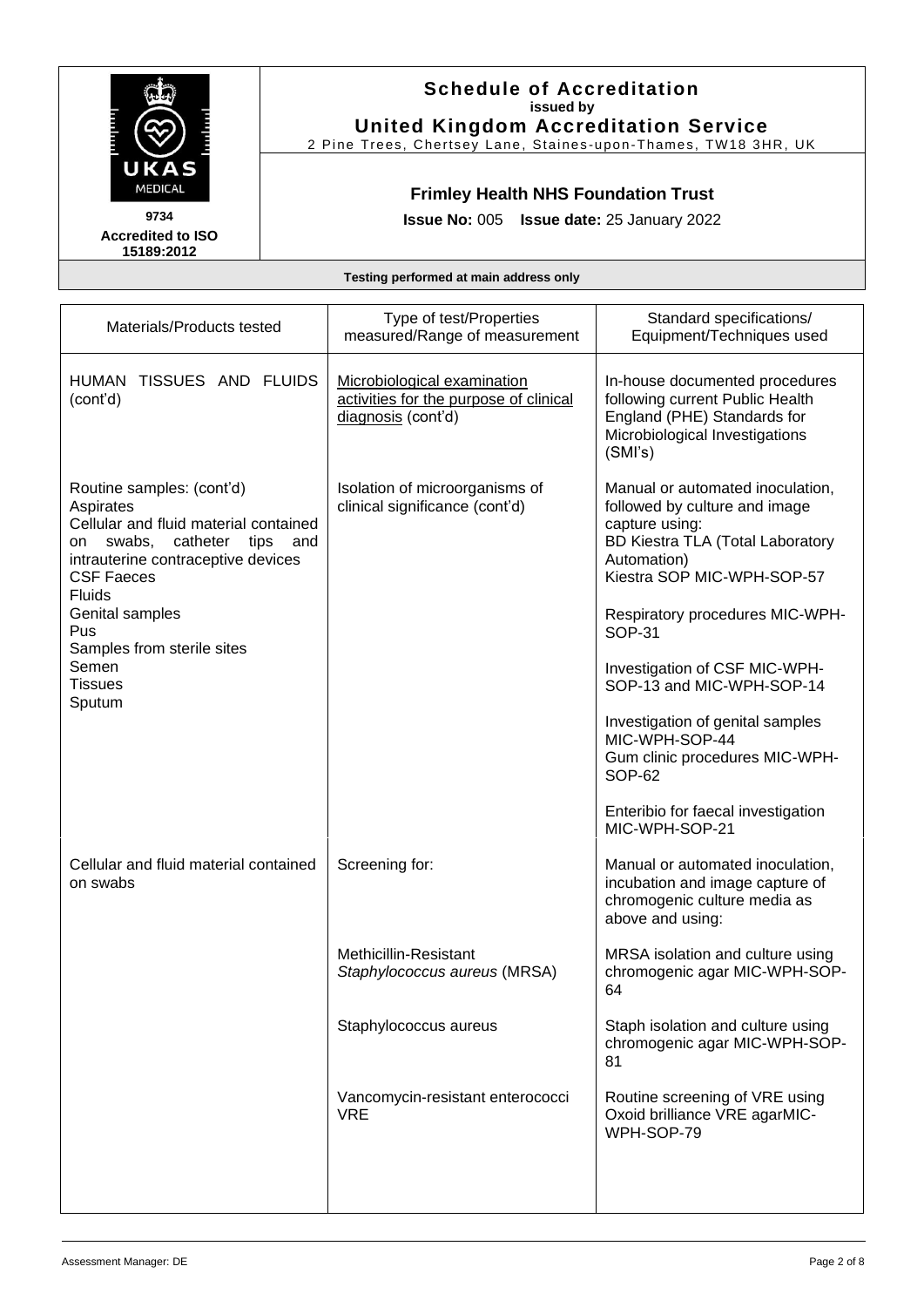

#### **Schedule of Accreditation issued by United Kingdom Accreditation Service**

2 Pine Trees, Chertsey Lane, Staines-upon-Thames, TW18 3HR, UK

## **Frimley Health NHS Foundation Trust**

**Issue No:** 005 **Issue date:** 25 January 2022

| Materials/Products tested            | Type of test/Properties<br>measured/Range of measurement                                                                                  | Standard specifications/<br>Equipment/Techniques used                                                                                                                                                    |
|--------------------------------------|-------------------------------------------------------------------------------------------------------------------------------------------|----------------------------------------------------------------------------------------------------------------------------------------------------------------------------------------------------------|
| HUMAN TISSUES AND FLUIDS<br>(cont'd) | Microbiological examination<br>activities for the purpose of clinical<br>diagnosis (cont'd)                                               | In-house documented procedures<br>following current Public Health<br>England (PHE) Standards for<br>Microbiological Investigations<br>(SMI's)                                                            |
| Faeces<br><b>Rectal Swabs</b>        | Screening for Carbapenemase<br>Producing Enterobacteriaceae<br>(CPE)                                                                      | Manual or automated inoculation,<br>incubation and image capture of<br>chromogenic culture media as<br>above and using:<br>Laboratory Detection of<br>Carbapenemase-Producing<br>Bacteria MIC-WPH-SOP-76 |
| Urine                                | Detection, identification and<br>quantification of:<br>White blood cells<br>Red blood cells<br>Yeasts<br><b>Bacterial cells</b>           | Image capture and recognition<br>using IRIS IQ-200 SPRINT urine<br>analyser<br>Investigation of urines MIC-WPH-<br><b>SOP-03</b>                                                                         |
| Urine                                | Isolation of microorganisms of<br>clinical significance                                                                                   | Manual or automated inoculation<br>followed by culture using Mast Uri<br>System Culture and sensitivity<br>urines MIC-WPH-SOP-03                                                                         |
| <b>Blood</b>                         | Isolation of microorganisms of<br>clinical significance                                                                                   | Automated culture using Bactec FX<br>liquid culture system<br>BD Bactec FX WPH MIC-WPH-<br><b>SOP-10</b><br>BD Bactec FX RBH MIC-WPH-<br><b>SOP-11</b>                                                   |
| <b>CSF</b>                           | Isolation of microorganisms of<br>clinical significance                                                                                   | Manual inoculation and media<br>culture as above<br>Investigation of CSF MIC-WPH-<br><b>SOP-13</b>                                                                                                       |
| Cerebrospinal fluid (CSF)            | Detection, identification and<br>quantification (inc. differential) of:<br>White blood cells<br>Red blood cells<br><b>Bacterial cells</b> | Microscopy and staining<br>Gram<br>Investigation of CSF MIC-WPH-<br><b>SOP-13</b>                                                                                                                        |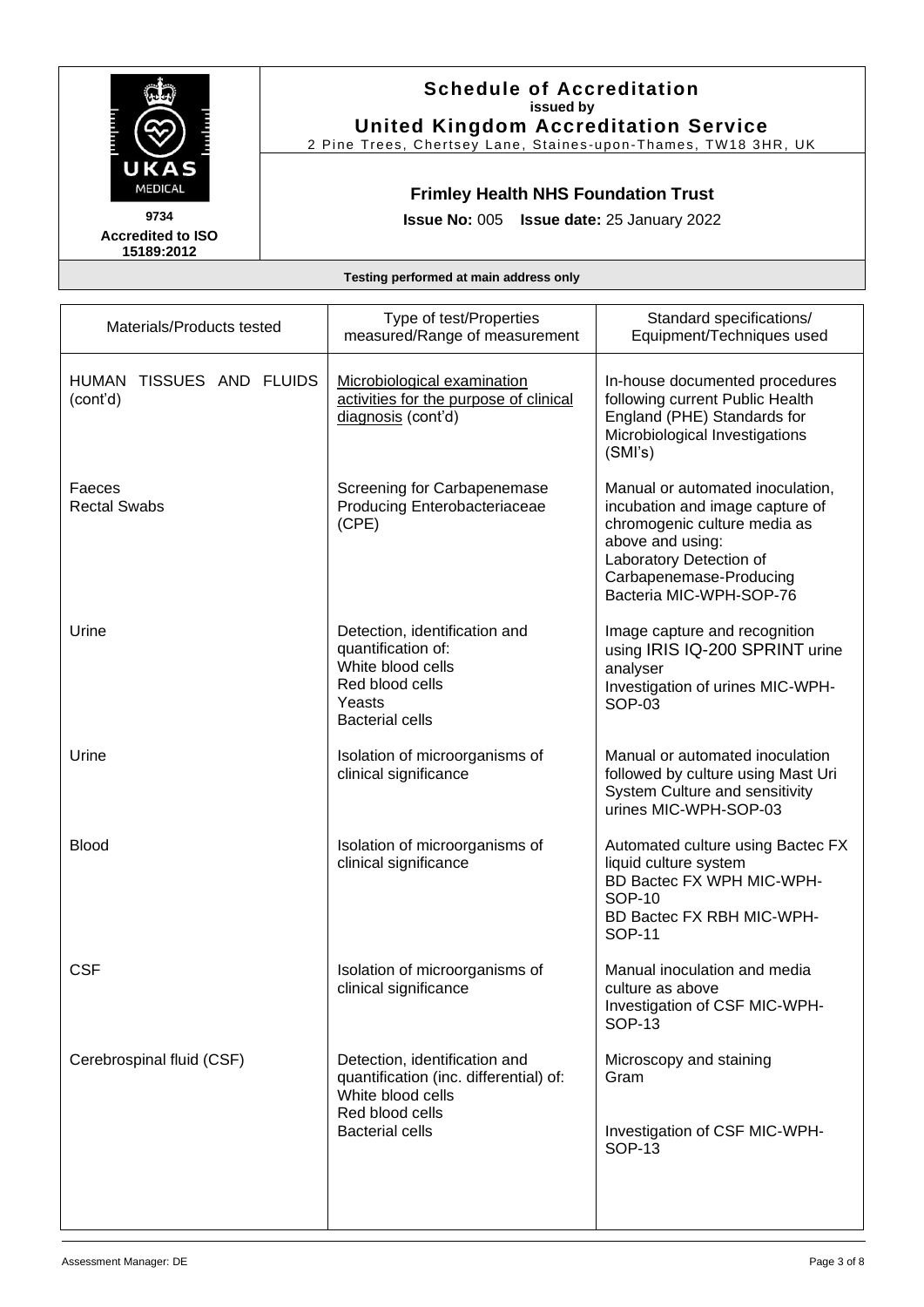

### **Schedule of Accreditation issued by United Kingdom Accreditation Service**

2 Pine Trees, Chertsey Lane, Staines-upon-Thames, TW18 3HR, UK

## **Frimley Health NHS Foundation Trust**

**Issue No:** 005 **Issue date:** 25 January 2022

| Materials/Products tested                                                               | Type of test/Properties<br>measured/Range of measurement                                                                                               | Standard specifications/<br>Equipment/Techniques used                                                                                                                                                                |
|-----------------------------------------------------------------------------------------|--------------------------------------------------------------------------------------------------------------------------------------------------------|----------------------------------------------------------------------------------------------------------------------------------------------------------------------------------------------------------------------|
| HUMAN TISSUES AND FLUIDS<br>(cont'd)                                                    | Microbiological examination<br>activities for the purpose of clinical<br>diagnosis (cont'd)                                                            | In-house documented procedures<br>following current Public Health<br>England (PHE) Standards for<br>Microbiological Investigations<br>(SMI's)                                                                        |
| Aspirates<br>Corneal scrapes<br>Eye (specimens from)<br><b>Fluids</b><br><b>Tissues</b> | Detection, identification and<br>quantification of:<br>White blood cells<br>Red blood cells<br><b>Bacterial cells</b><br>Yeast cells and fungal hyphae | Staining (inc. Gram) and<br>microscopic examination<br>Staining procedures MIC-WPH-<br><b>SOP-32</b>                                                                                                                 |
| Cultures isolated in-house from all<br>samples listed above                             | Identification of microorganisms of<br>clinical significance                                                                                           | Automated Matrix-assisted laser<br>desorption/ionisation (MALDI-TOF)<br>using Vitek MS and Vitek 2<br>MALDI Biotyper MIC-WPH-SOP-29<br>Vitek 2 MIC-WPH-SOP-39                                                        |
| Bacterial cultures isolated in-house<br>from all samples listed above                   | Antimicrobial susceptibility testing of<br>clinical significant bacteria                                                                               | Manual disc diffusion and/or<br>automated methods using EUCAST<br>sensitivity method and Vitek 2<br><b>EUCAST sensitivity method MIC-</b><br>WPH-SOP-63<br>Standard operating procedure of<br>Vitek 2 MIC-WPH-SOP-39 |
|                                                                                         |                                                                                                                                                        | Gradient MIC determination by E-<br>test<br>E test for MIC determinationMIC-<br>WPH-SOP61                                                                                                                            |
|                                                                                         |                                                                                                                                                        | Identification of ESBL MIC-WPH-<br><b>SOP-80</b>                                                                                                                                                                     |
|                                                                                         |                                                                                                                                                        | Identification of MBL MIC-WPH-<br><b>SOP-75</b>                                                                                                                                                                      |
|                                                                                         |                                                                                                                                                        |                                                                                                                                                                                                                      |
|                                                                                         |                                                                                                                                                        |                                                                                                                                                                                                                      |
|                                                                                         |                                                                                                                                                        |                                                                                                                                                                                                                      |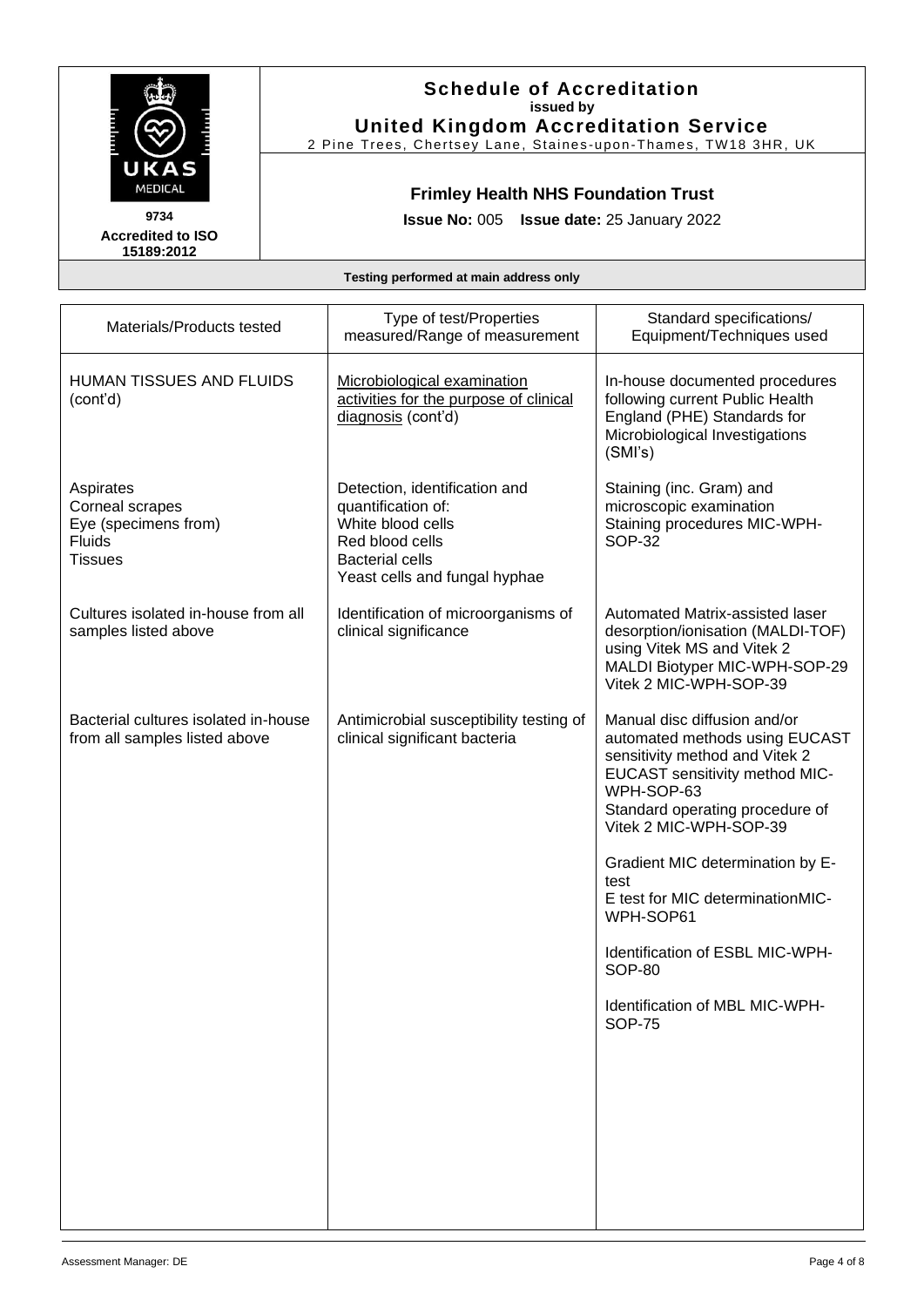

### **Schedule of Accreditation issued by United Kingdom Accreditation Service**

2 Pine Trees, Chertsey Lane, Staines-upon-Thames, TW18 3HR, UK

## **Frimley Health NHS Foundation Trust**

**Issue No:** 005 **Issue date:** 25 January 2022

| Type of test/Properties<br>measured/Range of measurement                                    | Standard specifications/<br>Equipment/Techniques used                                                                                                                                                                                                                    |
|---------------------------------------------------------------------------------------------|--------------------------------------------------------------------------------------------------------------------------------------------------------------------------------------------------------------------------------------------------------------------------|
| Microbiological examination<br>activities for the purpose of clinical<br>diagnosis (cont'd) | In-house documented procedures<br>following current Public Health<br>England (PHE) Standards for<br>Microbiological Investigations<br>(SMI's)                                                                                                                            |
| Identification of microorganisms of<br>clinical significance                                | Manual enzymatic, biochemical,<br>staining and microscopic methods<br>MIC-WPH-SOP-26<br>MIC-WPH-SOP-27<br>MIC-WPH-SOP-55<br>MIC-WPH-SOP-56<br>MIC-WPH-SOP-66<br>MIC-WPH-SOP-67<br>MIC-WPH-SOP-68<br>MIC-WPH-SOP-69<br>MIC-WPH-SOP-70<br>MIC-WPH-SOP-71<br>MIC-WPH-SOP-72 |
| Detection of Enterobious<br>vermicularis larvae and ova                                     | Microscopic examination using in<br>house procedure<br>Faecal Parasitology MIC-WPH-<br><b>SOP-20</b>                                                                                                                                                                     |
| Detection of Schistosoma<br>haematobium ova                                                 | Microscopic examination using in<br>house procedure<br>Concentration of urinary parasites<br>MIC-WPH-SOP-19                                                                                                                                                              |
| Detection of ova, cysts and<br>parasites (OCP)                                              | Concentration and light microscopic<br>examination using Parasep method<br>Faecal Parasitology MIC-WPH-<br><b>SOP-20</b>                                                                                                                                                 |
| Detection of ova, cysts and<br>parasites (OCP)                                              | Microscopic examination including<br>wet preparation, using light<br>microscopy<br>Non-faecal parasites MIC-WPH-<br><b>SOP-82</b>                                                                                                                                        |
|                                                                                             |                                                                                                                                                                                                                                                                          |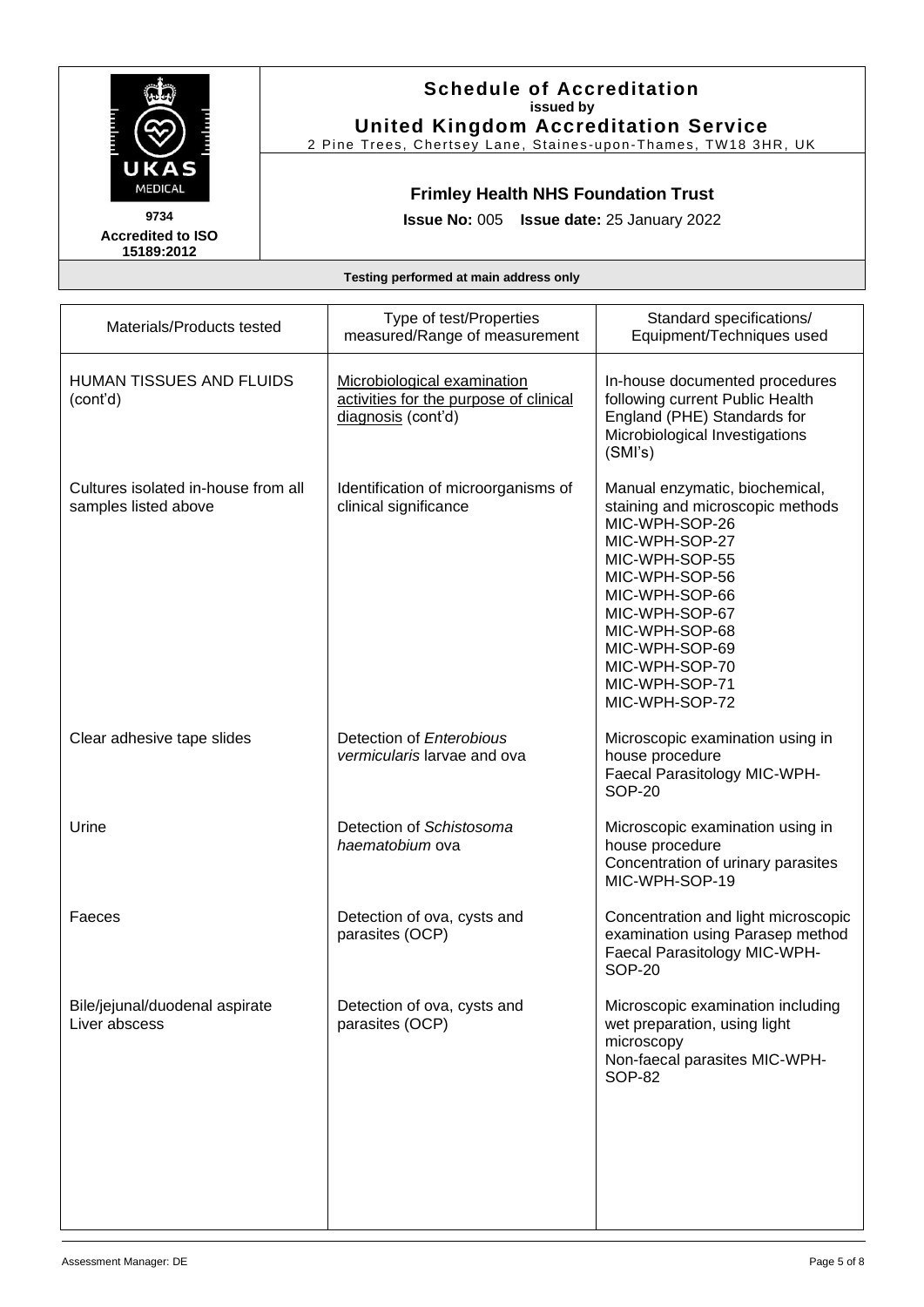| <b>The Second Property</b><br>Ē<br>К<br><b>MEDICAL</b> |
|--------------------------------------------------------|
| 734<br>9                                               |

### **Schedule of Accreditation issued by United Kingdom Accreditation Service**

2 Pine Trees, Chertsey Lane, Staines-upon-Thames, TW18 3HR, UK

## **Frimley Health NHS Foundation Trust**

**Issue No:** 005 **Issue date:** 25 January 2022

| Materials/Products tested                                                                                                                                                                          | Type of test/Properties<br>measured/Range of measurement                                                                                                             | Standard specifications/<br>Equipment/Techniques used                                                                                                                                                                        |
|----------------------------------------------------------------------------------------------------------------------------------------------------------------------------------------------------|----------------------------------------------------------------------------------------------------------------------------------------------------------------------|------------------------------------------------------------------------------------------------------------------------------------------------------------------------------------------------------------------------------|
| HUMAN TISSUES AND FLUIDS<br>(cont'd)                                                                                                                                                               | Microbiological examination<br>activities for the purpose of clinical<br>diagnosis (cont'd)                                                                          | In-house documented procedures<br>following current Public Health<br>England (PHE) Standards for<br>Microbiological Investigations<br>(SMI's)                                                                                |
| Sputum<br>Sterile site (body fluids (CSF,<br>Pleural Fluids)<br>Broncho alveolar washings<br>Post mortem specimens<br>Bone marrow<br><b>Bone</b><br>Urine<br><b>Skin</b><br><b>Tissue biopsies</b> | Isolation and presumptive<br>identification of Acid-alcohol fast<br>bacilli (inc. Mycobacterium spp.)                                                                | Liquid culture using BD BacTec<br>MGiT 960 followed by<br>fluorescent/light microscopy<br>Investigations of specimens of<br>mycobacterium MIC-WPH-SOP-34<br>Staining procedures (Auramine and<br>ZN staining) MIC-WPH-SOP-32 |
| <b>CAPD</b>                                                                                                                                                                                        | Detection/Quantification of cells and<br>differentiation polymorphs and<br>lymphocytes, isolation and<br>identification of clinically significant<br>micro organisms | Light microscopy and staining<br>(Gram and cell counts)<br>MIC-WPH-SOP-46                                                                                                                                                    |
| Ascitic fluid                                                                                                                                                                                      | Detection/Quantification of cells and<br>differentiation polymorphs and<br>lymphocytes, isolation and<br>identification of clinically significant<br>micro organisms | Light microscopy and staining<br>(Gram and cell counts)<br>MIC-WPH-SOP-46                                                                                                                                                    |
| Faeces                                                                                                                                                                                             | Detection of C.difficile toxin A & B                                                                                                                                 | Enzyme linked fluorescent assay<br>using BiomerieuxVidas<br>MIC-WPH-SOP-18                                                                                                                                                   |
| Respiratory samples                                                                                                                                                                                | Detection and resistance of:<br>Mycobacterium tuberculosis<br>detection<br>Rifampicin resistance                                                                     | PCR using Cepheid GeneXpert<br>MIC-WPH-SOP-34                                                                                                                                                                                |
|                                                                                                                                                                                                    |                                                                                                                                                                      |                                                                                                                                                                                                                              |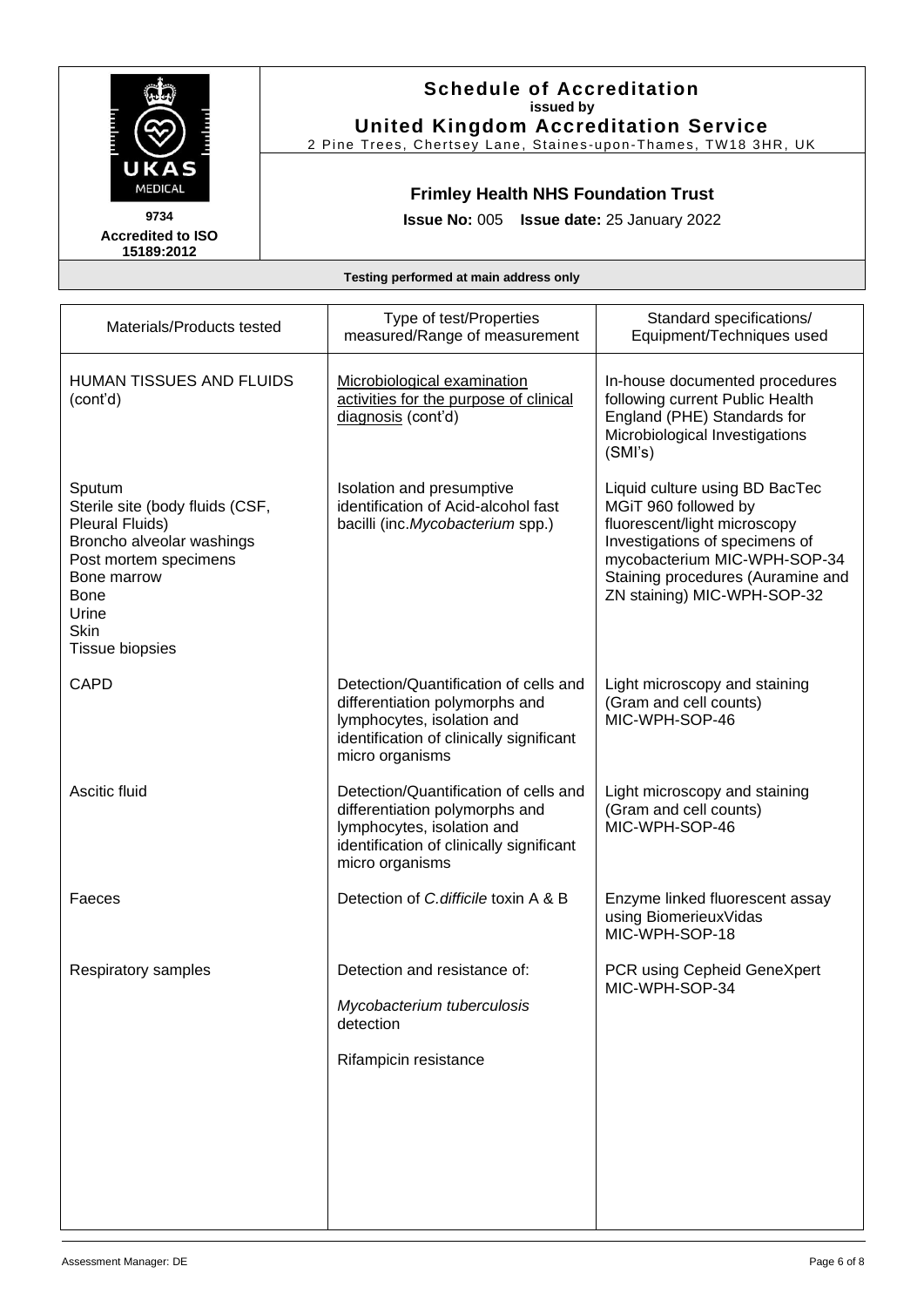| <u>in the property</u><br>i<br>E<br>К<br>MEDICAL<br>ı |
|-------------------------------------------------------|
| 9734                                                  |

### **Schedule of Accreditation issued by United Kingdom Accreditation Service**

2 Pine Trees, Chertsey Lane, Staines-upon-Thames, TW18 3HR, UK

## **Frimley Health NHS Foundation Trust**

**Issue No:** 005 **Issue date:** 25 January 2022

| Materials/Products tested            | Type of test/Properties<br>measured/Range of measurement                                    | Standard specifications/<br>Equipment/Techniques used                                                                                         |
|--------------------------------------|---------------------------------------------------------------------------------------------|-----------------------------------------------------------------------------------------------------------------------------------------------|
| HUMAN TISSUES AND FLUIDS<br>(cont'd) | Microbiological examination<br>activities for the purpose of clinical<br>diagnosis (cont'd) | In-house documented procedures<br>following current Public Health<br>England (PHE) Standards for<br>Microbiological Investigations<br>(SMI's) |
| Respiratory samples                  | Detection of:<br>Respiratory syncytial virus (RSV)<br>Influenza A/B<br>C.Difficile          | Polymerase chain reaction using<br><b>Cepheid GeneXpert</b><br>MIC-WPH-SOP-22<br>MIC-WPH-SOP-97                                               |
| <b>Bacterial isolates</b>            | <b>MRSA</b><br>Detection of Carbapenamase<br>producing organisms                            | Carba-R kit utilising Real-time PCR<br>on Cepheid GeneXpert<br>MIC-WPH-SOP-22<br>MIC-WPH-SOP-97                                               |
| Faeces                               | Detection of:<br>H.pylori antigen<br>Rotavirus                                              | Automated ELISA using the Launch<br>DS <sub>2</sub><br>MIC-WPH-SOP-17                                                                         |
| Urine                                | Detection of Legionella<br>pneumophilia serotype 1 antigen                                  | Manual immunochromatographic<br>method using BinaxNOW<br>Legionella Urinary Antigen card<br>MIC-WPH-SOP-36                                    |